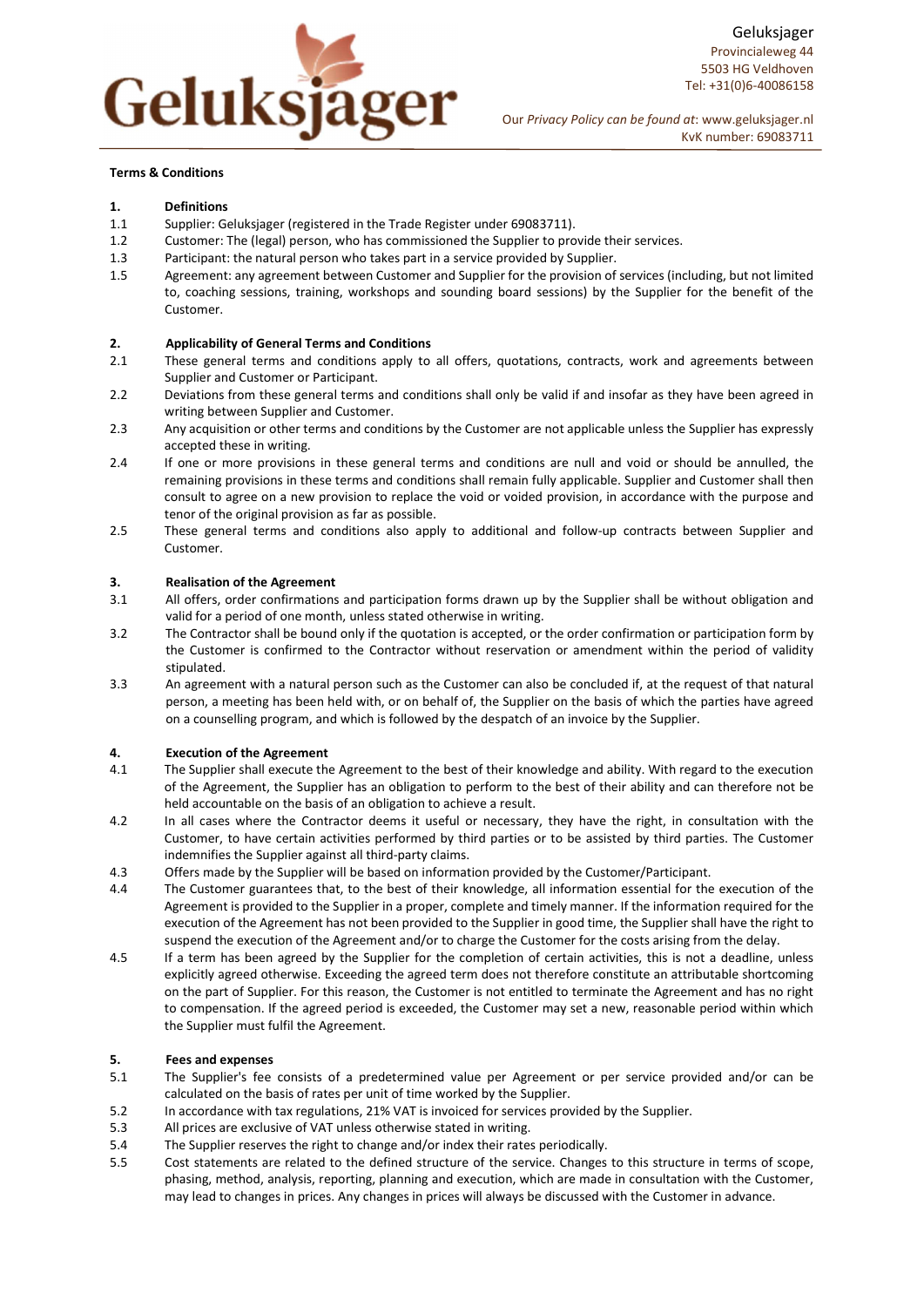

Geluksjager Provincialeweg 44 5503 HG Veldhoven Tel: +31(0)6-40086158

Our Privacy Policy can be found at: www.geluksjager.nl KvK number: 69083711

- 5.6 The Supplier may request the Customer to pay a deposit in connection with fees that the Customer owes or will owe and/or expenses that will be incurred on the Customer's behalf. This advance payment is settled at the end of the Agreement or as appropriate in the interim.
- 5.7 In the case of meetings, coaching and advice sessions and sounding board discussions, prices include the cost of the arrangements (room, drinks and lunch, if applicable) and materials, unless otherwise stated.
- 5.8 In the case of in-house meetings, prices are exclusive of arrangement costs and accommodation/materials costs and inclusive of travel expenses, unless otherwise stated.

## 6. Terms of payment

- 6.1 The Supplier shall send an invoice before the commencement of any work.
- 6.2 Payment of the invoice for the work in question must be made within 14 days of the invoice date. Payment shall be made without any deductions, adjustment or postponement for any reason.
- 6.3 If the Client fails to pay within the agreed period, they shall be in breach of contract without any notice of default being required and the Supplier reserves the right to terminate the Agreement with immediate effect.
- 6.4 In the event of a failure to meet the payment requirement in good time, the Customer is obliged to reimburse all judicial and extrajudicial costs of debt recovery, including any attorney fees incurred, as well as the statutory (commercial) interest from the date of breach to the Supplier.
- 6.5 Payments made by the Customer always serve to settle all interest and costs due in the first instance, and secondly to settle due and payable invoices which have been outstanding the longest, even if the Customer states that the payment relates to a subsequent invoice.

# 7. Intellectual property

- 7.1 The Supplier is entitled to the intellectual property rights relating to the services, texts, images and other materials made available in the context of the provision of services, which it provides to the Customer/Participant or which it uses in the context of the Agreement, unless agreed otherwise in writing.
- 7.2 The Customer/Participant may not use these services and/or products, to which the Contractor is entitled in respect of intellectual property rights, other than for the purposes of this assignment, without the explicit written consent of the Contractor.
- 7.3 In the event that this article is violated, the Customer/Participant is immediately liable to pay a penalty of €10,000 excl. In the event of an infringement of this article, the Customer/Participant is liable to a penalty of €10,000 excl. VAT

## 8. Liability

- 8.1 The Supplier is not liable for any damage which may be caused by the Customer/Participant using the content of the material provided, lessons given, advice and/or instructions. The use of materials, the application of instructions and advice by the Customer/Participant shall be entirely at their own expense and risk.
- 8.2 The Supplier is not liable for any damage suffered by the Customer/Participant as a result of actions or decisions taken in connection with the services of the Supplier. The Customer/Participant shall remain responsible for any choices made at all times.
- 8.3 The liability of the Supplier is limited to the invoice value of the order, or at least that part of the assignment to which the liability relates.
- 8.4 Any liability of the Supplier for loss of trading or other indirect or consequential damages of any kind is expressly excluded.
- 8.5 The Supplier is not liable for any shortcomings toward the Customer/Participant by engaged third parties. Where appropriate, the Customer is obliged to hold the third parties involved liable themselves and to recover any damages from these third parties.
- 8.6 The Supplier is not liable for any damage suffered by the Customer/Participant, of any kind, if the Supplier has assumed incorrect and/or incomplete data provided by the Client in the performance of their assignment.
- 8.7 If the Customer/Participant has not filed any claim against the Supplier within one year of the discovery of the damage, this legal claim will lapse after the end of the year.

# 9. Cancellation

- 9.1 In the event of cancellation by Customer/Participant, training workshops and team coaching sessions shall be subject to the following conditions:
	- a) 10% of the agreed fee, including costs incurred, will be charged up to 2 months before the start date of the meeting.
	- b) 50% of the agreed fee, including costs incurred, will be charged up to 1 month before the start date of the meeting.
	- c) 100% of the agreed fee, including costs incurred, is charged up to 2 weeks before the start date of the meeting.
- 9.2 In the event of cancellation by Customer/Participant, one-to-one coaching sessions and sounding board discussions shall be subject to the following conditions: